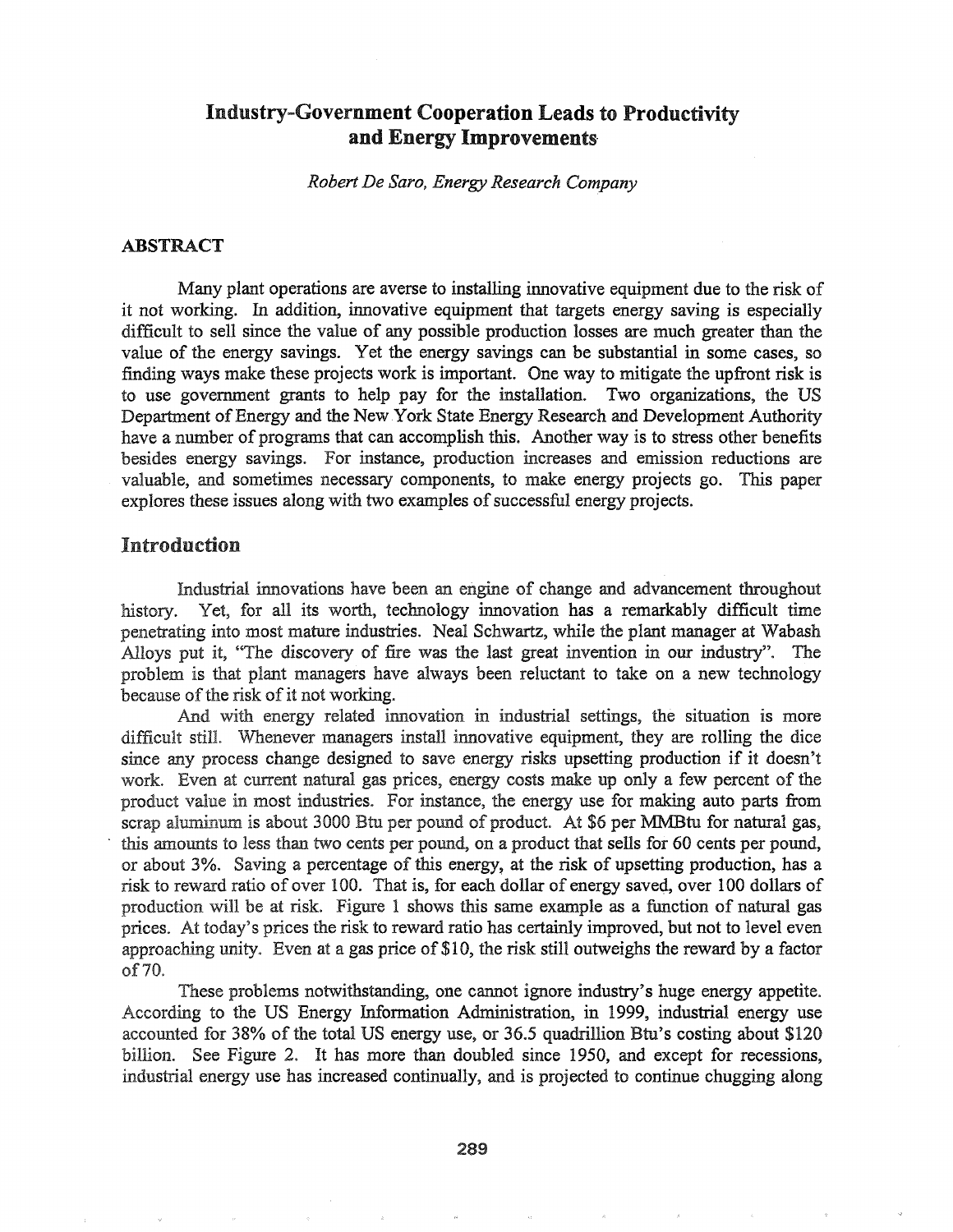at an increasing pace. Of all the fuels shown, only coal has shown a drop-off. Figure 3 shows the energy use of some of the most intensive industries. Chemicals, refining, paper, and iron and steel show the highest use.



Figure 1. The Effect of Natural Gas Prices on The Risk to Reward of Fuel Savings



Figure 2. Industrial Historical Energy Use



19,99 Figure 3. Energy Use of Large Industrials in

## Government Funding To Mitigate

It is worthwhile to provide incentives to industry to reduce their energy use, given their large energy expenditures. The first approach is partnering with government agencies to reduce risk.

The Federal Government provides research money to private industry for varied reasons and in FY 2001 has earmarked \$45 billion for civilian research. For industrial users, DOE is worth reviewing. DOE is a cabinet level agency and has a FY 2001 research budget of \$4 billion. Within DOE is the Office of Industrial Technologies (OIT), headed by Denise Swink, which focuses on industrial projects that reduce energy and pollution or promote renewable energy. OIT's FY 2001 budget is \$184 million, most of which is spent on the "Industries of the Future"; those industries that account for 75% of industry's energy use. Currently nine industries are identified (Agriculture, Forest Products, Mining, Aluminum, Glass, Petroleum, Chemicals, Metal Casting, and Steel) with others being added.

Three programs within OIT are of immediate interest. The first is their  $NICE<sup>3</sup>$ program which funds first-of-a-kind demonstrations of innovative technologies. Lisa Barnett runs this program, and provides grants of up to \$500,000. As in all of their programs, OIT expects an equal match from the recipients, either in cash or in project services.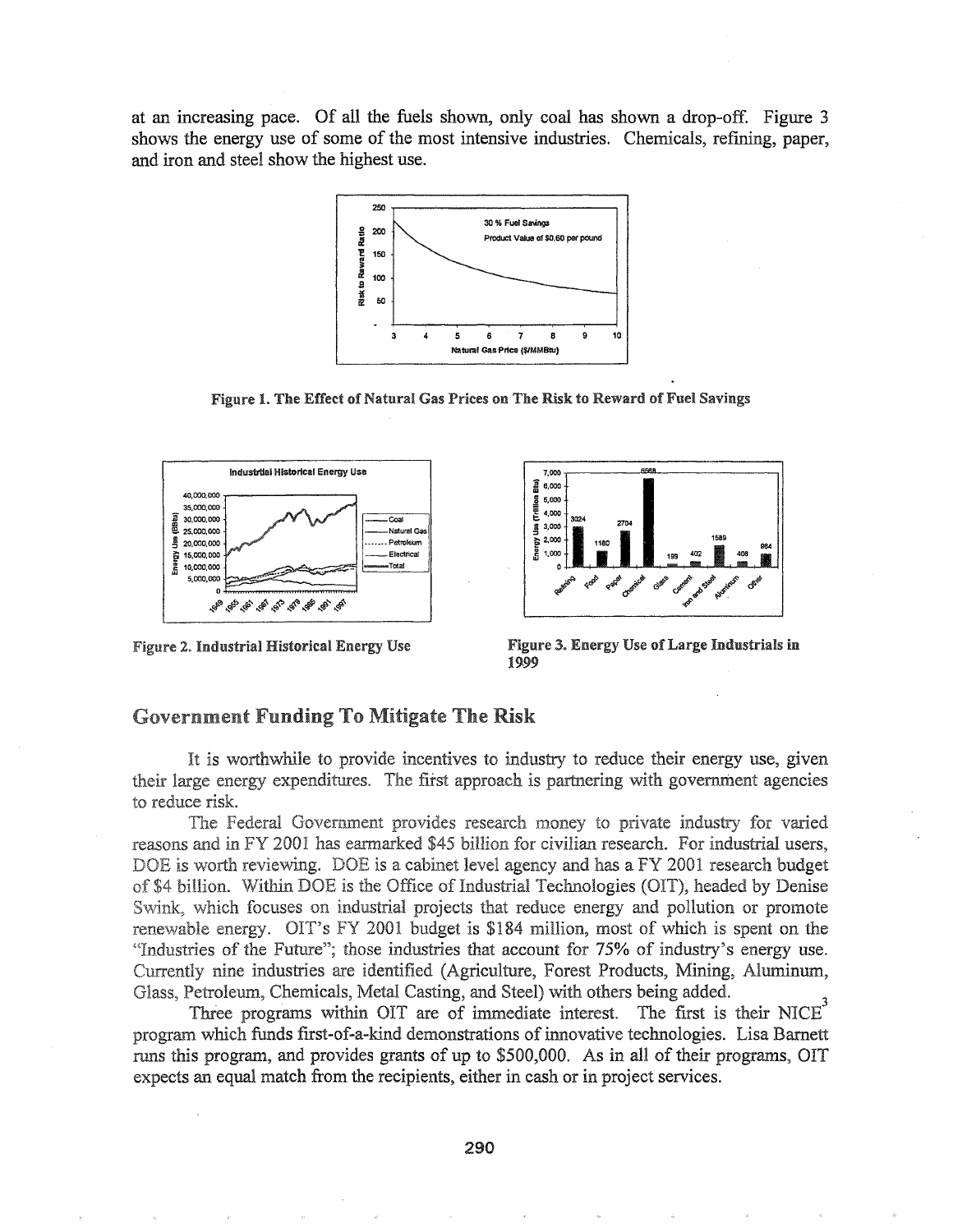After the first demonstration, and if you meet OIT's criteria, it is possible to get funding for a second demonstration through its "Emerging Technology Deployment" program which offers up to \$600,000.

The third is OIT's "Plant Assessments", headed by Eric Lightner.. This program offers up to \$100,000 for assessments on ways of improving plant energy, emissions, and productivity.. Visit OIT's website (www.oit.doe.gov) for details on these and many other programs and resources.. .

Not to be outdone, various state governments offer funding for industrial projects somewhat similar to DOE. Probably the largest is the New York State Energy Research and Development Authority (NYSERDA). With an R&D budget of \$35 million, they provide grants up to \$250,000 for NY State companies to demonstrate technologies and lesser amounts for plant assessments. In addition, NYSERDA has a substantial Demand Side Management Program, which has recently been enlarged by Govemor Pataki in response to the California electric power crises. NYSERDA's web site is www.nyserda.org.

## Productivity Gains To Complement Energy Savings

The second approach we take is to develop equipment that has benefits beyond energy reduction. Production improvements and emissions reductions are two winning combinations. We have conducted a number of projects which use these techniques. A presentation of two of these projects, from the aluminum processing industry follow.

#### The Secondary Aluminum Sector

The secondary aluminum industry cycle (which processes and recycles scrap aluminum) is illustrated in Figure 4. Starting as discarded scrap, aluminum is collected by scrap dealers and sent to a processing plant. The scrap is pre-processed to remove organics, water, ferrous metals, and other impurities. The scrap is also sized in a shredder. Next the scrap is melted in a reverberatory furnace and alloyed to customer's specifications. The resulting ingots are shipped to a die caster where they are again melted and then poured into a die. These die cast parts are shipped to a manufacturer and assembled into a final product, such as an automobile. The auto is sold to a customer and eventually discarded to repeat the cycle.



Figure 4. Schematic of Aluminum Life Cycle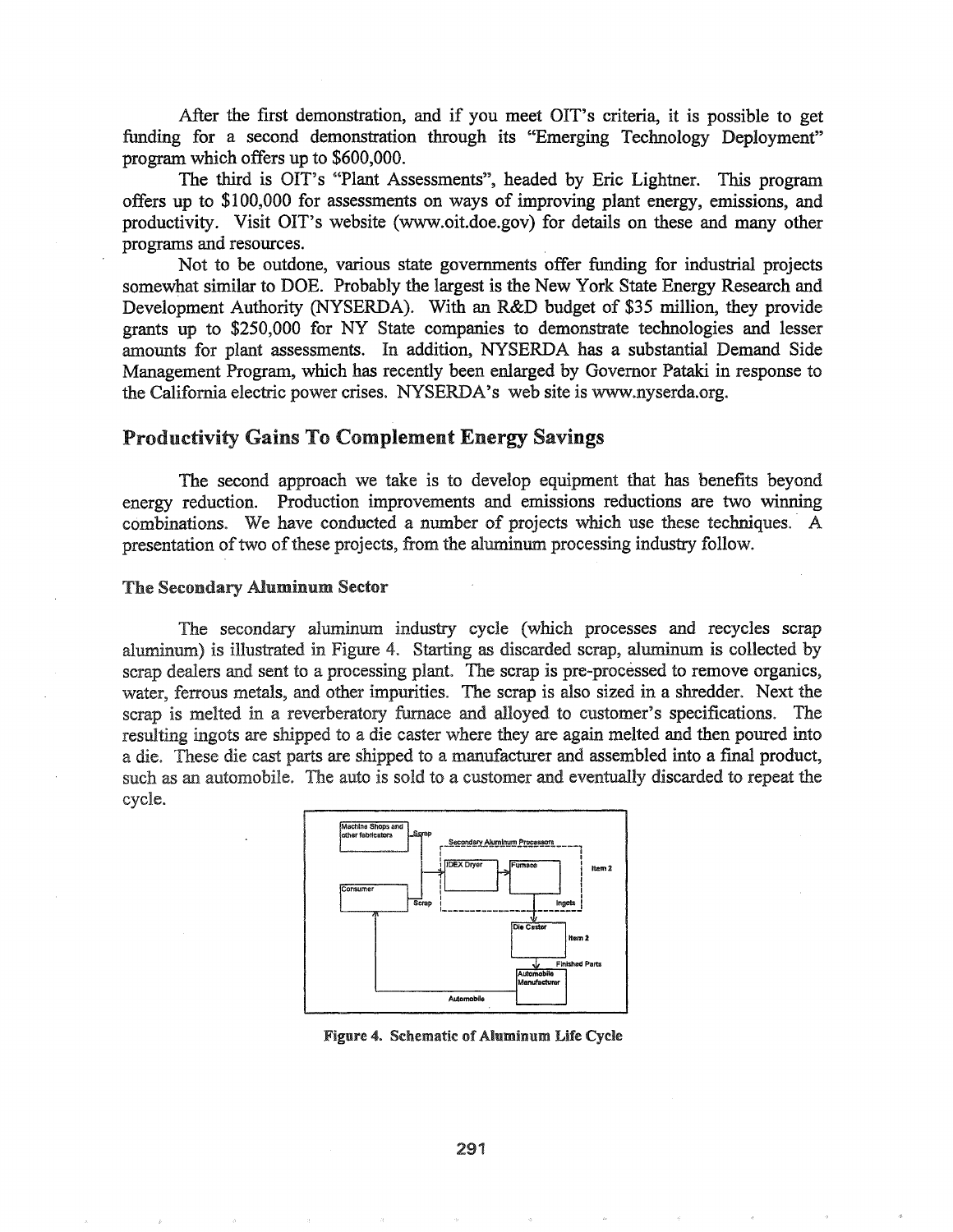Total United States scrap aluminum consumption in 1997 was 8,126 million pounds (Aluminum Association, 1997). This represents 37% of the total aluminum supply. Other sources include primary production (36%) and imports (28%). There are 12 primary and 34 secondary aluminum processors in the United States..

For the secondary aluminum sector (item 1 in Figure 4) the furnaces and decoating kilns used are fossil fired. Typical energy usage is 3000 Btu/lbm in the furnace and 1000 Btu/Ibm in the kiln. For the secondary market, total annual gas kiln consumption in the United States is about eight trillion Btu and the furnace gas use is about 24 trillion Btu.

The metal casting industry (item 2 in Figure 4) melts and casts ingots from the secondary producers. In 1996, the U.S. metal casting industry produced castings with a value exceeding \$29.3 billion, and employed nearly 217,000 people which. The major portion of the industry is producing gray iron and ductile iron castings for automotive and heavy equipment industries. The industry expends 15% to 25% of its production costs on energy for a total annual energy use of  $0.25$  quads.

### Decoating Kiln Demonstration at Roth Bros.

A demonstration of an advanced decoater was conducted at Roth Bros. (now Wabash Alloys) of East Syracuse, NY (item 1 in Figure 4). The project was funded by NYSERDA and DOE's NICE<sup>3</sup> program. Roth Bros. buys three different types of scrap: turnings and borings, clips, and direct charge. Turnings and borings, and clips must be pre-processed before being charged into the furnace due to their contaminated nature - typically they contain various amounts of oil, moisture, paint, lacquer, and solid organics (rubber, plastic, etc.). For Roth Bros., the average measured moisture content of the scrap is about 10%, but the range is from  $1\%$  to 68 %. For turnings, nearly half of the scrap had a moisture content from 10 to 20%, and 21% of the scrap had over 20% moisture. Tests on a limited set of samples showed the oil to be one part in three of the total moisture.

It is necessary to remove the organics to minimize dross production and gaseous emissions. Dross is aluminum that has oxidized and so has no commercial value. Dross reduces the furnace production, typically by 5 to 10%. Gaseous emissions are produced form the organics in the form of smoke or unburned hydrocarbons.

The Roth furnace is an open-hearth reverberatory furnace, 125,000-lbm capacity. open-hearth charge well and is immersed into the liquid bath where<br>ed burners are used, each rated at 5 MMBtu/hr. During charging,<br>//Eltu/hr, the melt temperature is about 1400°F, and the flue gas is it is melted. Four gas-fired burners are used, each rated at 5 MMBtu/hr. During charging, about 2200°F.

The problem of removing the variable oils and other organic coatings was solved by employing an innovative concept; an indirect-fired controlled atmospheric kiln. In this concept, the scrap is first decoated in a controlled atmosphere with limited oxygen so as to avoid scrap oil combustion or scrap oxidation. The gases are then combusted in an incinerator, apart from the scrap, to destroy the VOCs. The heat release from this oil combustion is used to drive the decoating process.

Atkinson Stordy (SAS) has implemented this design in a packaged system termed IDEX<sup>TM</sup>. A schematic of the IDEX<sup>TM</sup> is shown in Figure 5. It consists of three major components: a rotating kiln to process the scrap, an incinerator to destroy the organics, and a control system and associated hardware.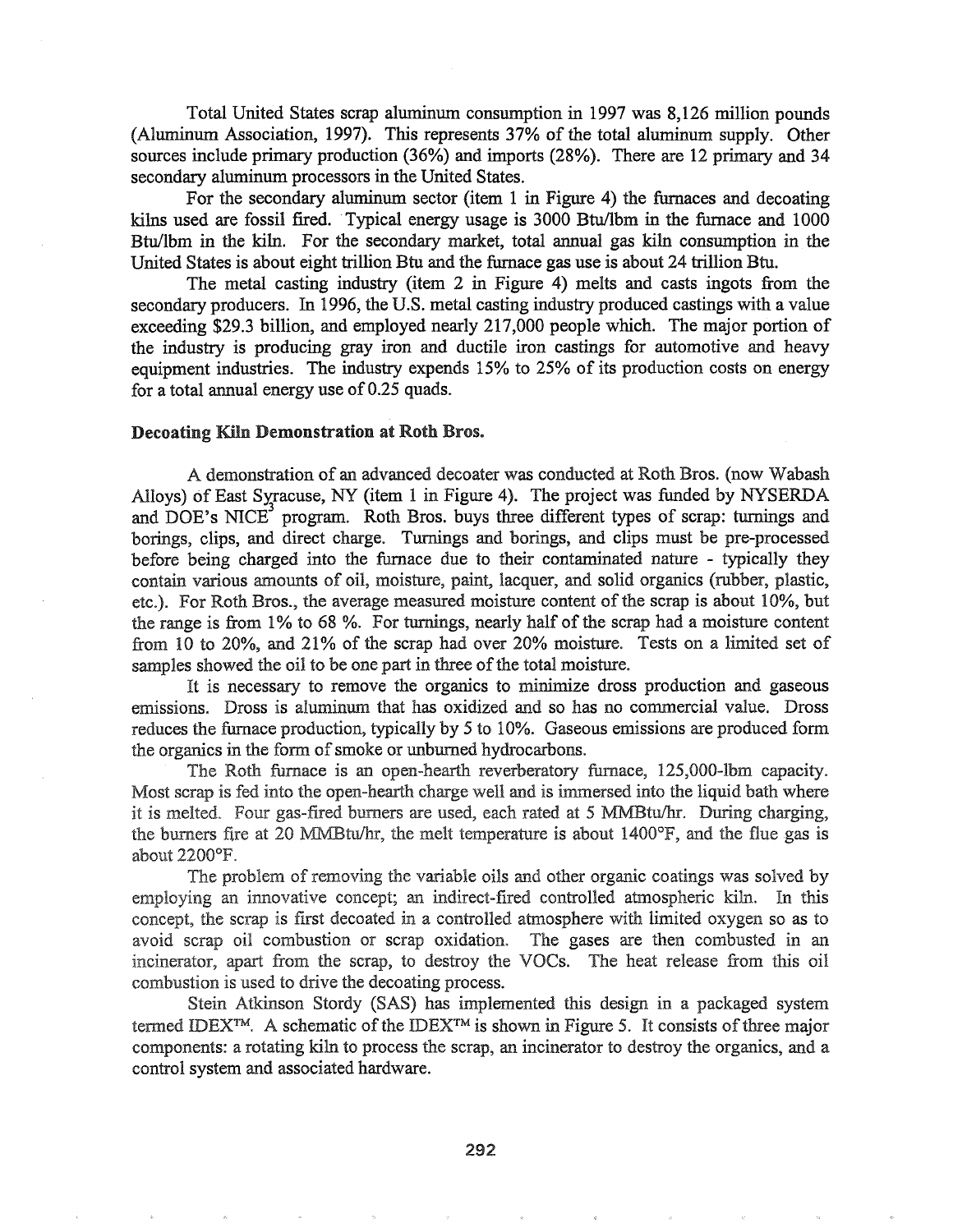The scrap enters the rotary kiln through an airlock. The combination of kiln rotation and internal baffles disperses the scrap throughout the kiln volume. Scrap residence time is about 20 minutes.



Gases at 1500°F enter the center tube, flow parallel to the scrap, and then, after exiting the center tube, reverse direction (flowing counter current). The center tube indirectly heats the scrap. Due to the heat from the gases, the organics are vaporized but because the oxygen in the kiln is kept below the lower flammability limits of the organics, no combustion takes place in the kiln. The high temperature gas entering the kiln has 5% to 6%  $O<sub>2</sub>$  and air leakage raises this to 8 or 9%  $O<sub>2</sub>$ . A minimum of 4% oxygen is needed to oxidize any carbon coating on the scrap, and a maximum of  $10%$  to avoid scrap flaming and fire risk (Haney and Jenkins 1990 and Lannon 1986).

The gases from the kiln are passed to an incinerator that elevates the temperature to 1500°F. The organic vapors combust in this environment, which releases heat and destroys the VOCs. Part of the gases are vented and part are recirculated back to the kiln via a fan. The recirculated gases provide the heat to drive the kiln heating and vaporization processes.

The IDEX<sup>™</sup> installation was completed in January 1997, and underwent a series of shakedown tests and modifications. It now has been commercially operating for over four years. It operates 24 hours per day and processes about 10,000 pounds per hour. It is fed a number of different scrap types including used beverage cans, borings, turnings, frag (fragmented automobiles) and others.

Production, energy, and emission data measurements were taken on the IDEX<sup>TM</sup>. Even with the IDEX only feeding 20% of the furnace throughput, one furnace had an increase in yield that amounts to 294,000 pounds annually for a gross revenue increase of  $$176,400$  per year. If fed 100% it would be 1,176,000 pounds annually worth over \$750,000 per year. The IDEX energy savings, compared to a conventional decoater is worth about \$185,000. Details follow.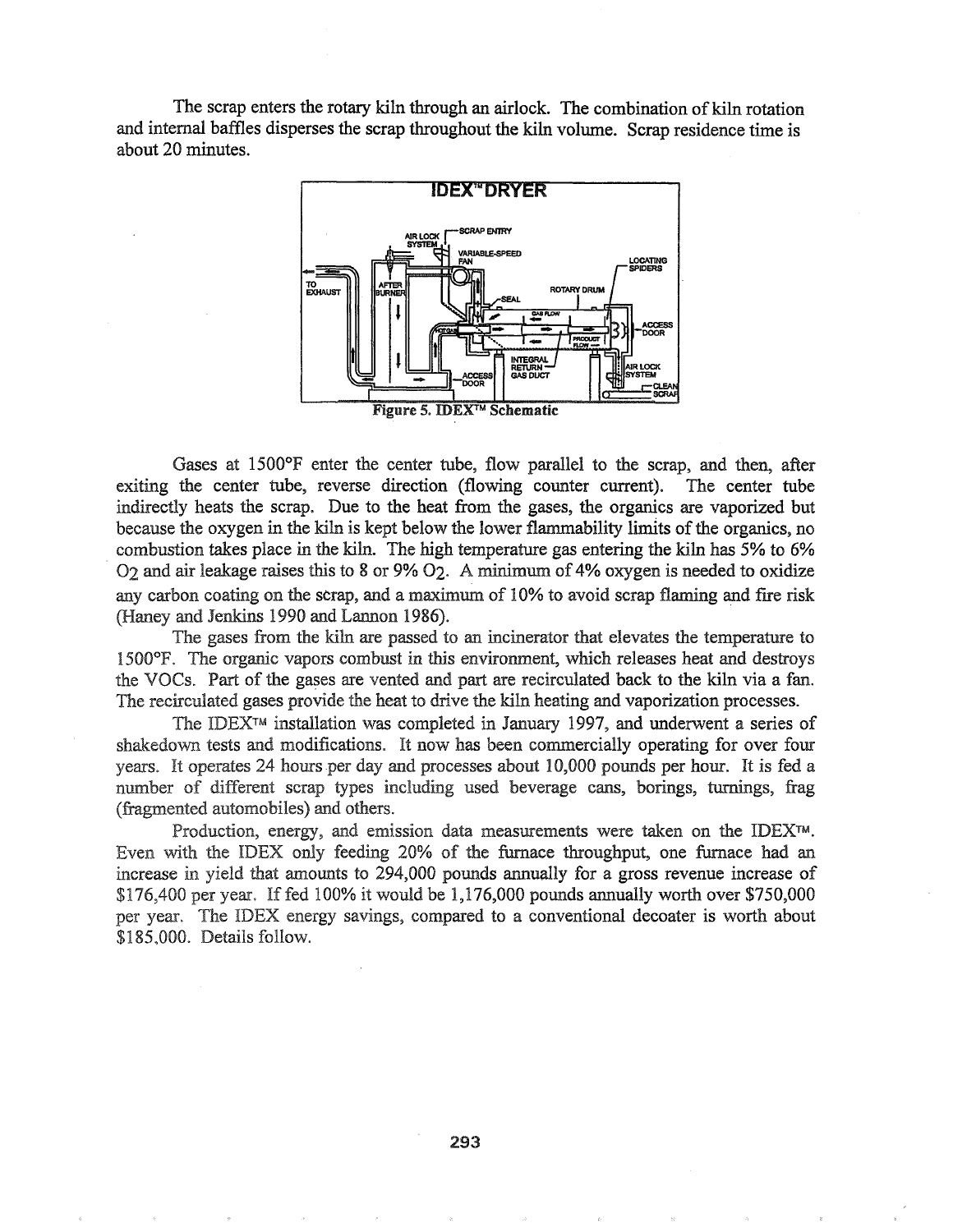

Figure 6. IDEX<sup>™</sup> Installed at Roth Bros.

In May 1998, energy measurements were taken while the IDEX<sup>TM</sup> was running at Roth Bros. At That point the IDEX™ had been running for eight months and was performing to specifications. Natural gas flow was measured using a North American orifice plate and recorded every 5 to 10 minutes. Metal throughput was measured into and then out of the IDEXTM, the difference being the organics and water that were removed.

As operated by Roth Bros., the IDEX<sup>TM</sup> had an excess of air infiltration. It was necessary to operate the IDEXTM at a negative pressure to avoid hot gases entering the work place. The result of the air ingress was that the IDEX<sup>TM</sup> operated at an oxygen level of about 10 to 11%, much higher than needed to remove the residual carbon from the organics removal.

Figure 7 shows the measured energy use of the IDEX<sup>TM</sup>. The specific energy use vs. scrap inlet feed rate is plotted. At low throughputs the energy use was quite high, but then was reduced as the throughput increased. A low of 450 Btu/Ibm was achieved, which is less than  $\frac{1}{2}$  that of conventional dryers.



Figure 7. Measured Energy Use of the IDEX™

The scrap aluminum exiting the IDEX<sup>TM</sup> is at an elevated temperature due to the heating of the metal to drive off the organics and water. To measure this temperature, a sample of the processed scrap was poured into a drum instrumented with thermocouples.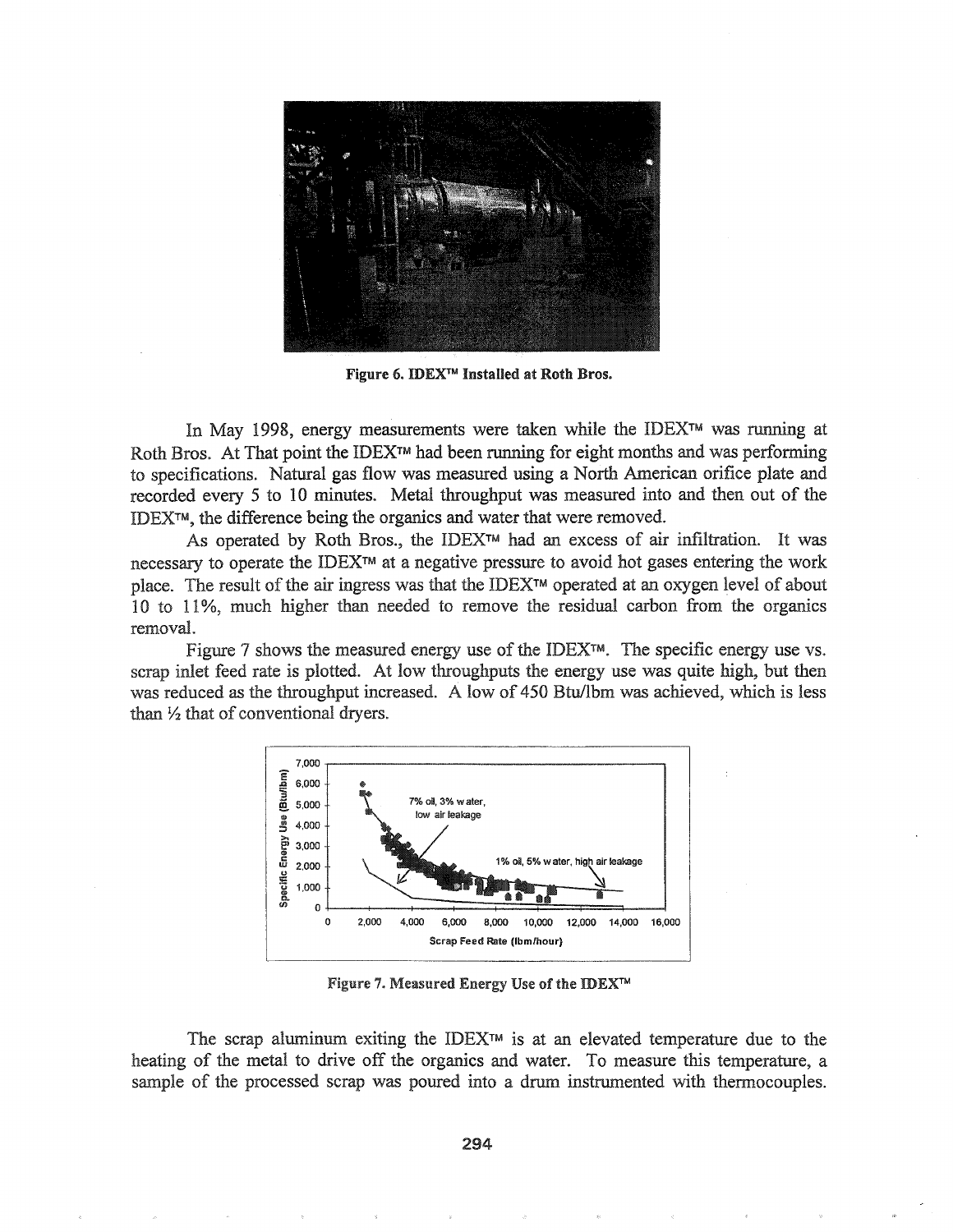The preheat temperature averaged 628 F. This preheated scrap can now be fed into the furnace providing additional energy savings. The furnace energy savings, using the measured preheat temperature of 628 F, was between 12% and 30%, or roughly 370 Btu/lbm. Hence the total energy savings from the IDEX<sup>TM</sup>, including the kiln and furnace savings was 1,370 Btu/Ibm. Applying these results to the total secondary metal produced yields a potential energy savings of 3 trillion Btu annually.

since the scrap processed by the IDEX<sup>TM</sup> is cleaner than that from conventional dryers, its subsequent feed into a furnace should reduce dross production. An attempt was made to measure this effect. However, two obstacles arose:

- Due to production scheduling issues, Roth mixes the scrap from all of its dryers, prior to feeding into a furnace. Hence, it is not possible to isolate the effect of the IDEX<sup>TM</sup> in the absence of other scraps.
- Only 20% of Roth's scrap are processed by the IDEX<sup>TM</sup>, making it difficult to discern the IDEXTM effect..

Nonetheless, data was collected on furnace dross both before and immediately after the IDEX<sup>TM</sup> came on-line. Table 1 summarizes the before and after results of feeding 20% of the furnace feedstock from the IDEX<sup>TM</sup>. The IDEX<sup>TM</sup> resulted in a dross reduction of 0.7 percentage points for furnace 6 and 0.4 percentage points for furnace 8. Considering that only 20% of the feedstock was from the IDEX<sup>TM</sup>, this was a significant reduction. It is expected that the dross reduction would be higher if the IDEX<sup>TM</sup> feed represented a higher percentage of the furnace feed. Even at only 20% feed, furnace 6 has an increase in yield that amounts to 294,000 pounds annually for a gross revenue increase of \$176,400 per year.

|                           | <b>Furnace 6</b>     |                       |            | <b>Furnace 8</b>     |                       |            |
|---------------------------|----------------------|-----------------------|------------|----------------------|-----------------------|------------|
|                           | Pre<br><b>IDEXTM</b> | Post<br><b>IDEXTM</b> | Diff.      | Pre<br><b>IDEXTM</b> | Post<br><b>IDEXTM</b> | Diff.      |
| Average                   | 8.2%                 | $7.5\%$               | $0.7\%$    | 6.8%                 | 6.4%                  | $0.4\%$    |
| <b>Standard Deviation</b> | 0.61%                | 0.59%                 |            | 0.42%                | 0.35%                 |            |
| <b>Average Range</b>      | 7.9% to              | $7.3%$ to             | $0.1\%$ to | $6.6%$ to            | $6.2\%$ to            | $0.1\%$ to |
| (95.5 % Confid. Level)    | 8.5%                 | $7.8\%$               | 1.2%       | 7.0%                 | 6.5%                  | 0.8%       |

Table 1. Furnace Dross Summary

In addition, an experiment was performed to visually determine the smoke and particulate emission reductions resulting from using the IDEX<sup>TM</sup>. Two loads of scrap, about 2,000 pounds each, were fed into the furnace. The first load went through Roth's conventional decoater. Immediately following that load, a second load was fed into the furnace that had been processed through the IDEX<sup>TM</sup>. When the first load was fed (Figure 8), flames were observed which originated from the organics that had not been completely removed. Hence, not only were smoke and particulate emissions occurring, but product charge was also being lost.

When scrap aluminum processed through the IDEX<sup>TM</sup> was fed into the furnace (Figure 9), only a small amount of flame was noticed, which was the residual flame from the previous charge. Hence, the IDEX<sup>TM</sup> eliminated the flames in the charge well, thus greatly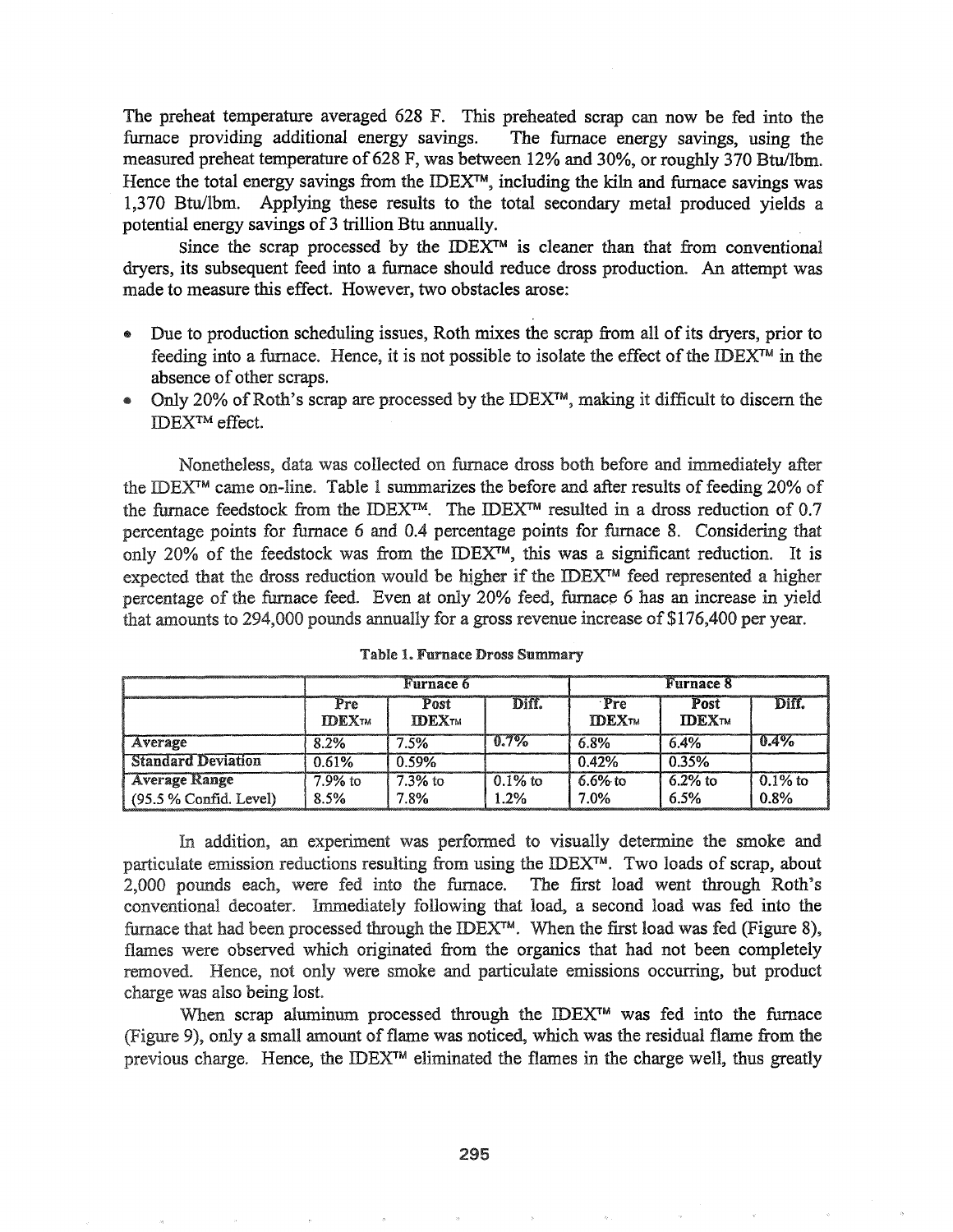reducing or eliminating the smoke and particulate emissions, and increasing the product throughput.

Emission measurements taken with the IDEXTM are shown in Table 2and Table 3. NOx, S02, VOC, and particulates were measured on three separate runs and averaged as shown in the tables. NOx, S02, VOC, and particulates were 19%, 2%, 2%, and 6% respectively of New York State's Department of Environmental Conservation standards.

| Run         | Date   | SO <sub>2</sub> | SO <sub>2</sub> | NOx   | <b>NOx</b>    | VOC              | VOC           |
|-------------|--------|-----------------|-----------------|-------|---------------|------------------|---------------|
| $\mathbb D$ |        | (pph)           | (% of Stand.)   | (pph) | (% of Stand.) | $(\mathrm{pph})$ | (% of Stand.) |
|             | 8/5/97 | 0.2             |                 | 1.61  | 18            | 0.18             |               |
|             | 8/5/97 | 0.18            | ∸               | 1.77  | 20            | 0.15             |               |
|             | 8/6/97 | 0.23            | 3               | 1.65  | 18            | 0.23             |               |
| Avg.        |        | 0.2             | ∸               | 1.68  | 19            | 0.19             |               |
| Stand       |        | 9.0             |                 | 9.0   |               | 9.0              |               |

Table 2. Summary of Emission Data from Roth Bros. IDEXTM

Table 3. Summary of Particulate Emissions (Standard is 15 TPY)

| Run<br>D | Date   | Conc.<br>(gr/dscf) | Rate<br>(pph | % of<br>Stand. |
|----------|--------|--------------------|--------------|----------------|
|          | 8/5/97 | 0.0015             | 0.31         | Q              |
|          | 8/5/97 | 0.0009             | 0.19         | ŕ٦             |
|          | 8/5/97 | 0.0007             | 0.15         |                |
| Avg.     |        | 0.0010             | 0.22         |                |

This project demonstrated the value of government funding in buying down the risk so that an industrial user will install innovative technology. The emission measurements showed the IDEX<sup>TM</sup> to meet the proposed EPA Clean Air Standards and the existing New York State regulations. The IDEX<sup>TM</sup> had a significant effect on furnace dross production. Reductions of 0.4 to 0.5 percentage points were measured with only 20% of the feedstock coming from the IDEX<sup>TM</sup>. It is predicted that operations that use higher percentages of IDEX<sup>TM</sup> feed into the furnace will result in greater reductions of dross. These advantages, along with the government funding, drove management's approval of the project.

## **Lexington Die Casting**

As a second project, funded by NYSERDA, involves the demonstration of a stack melter at Lexington Die Casting in Lakewood, NY. We began this project by first conducting a comprehensive plant assessment. One of several recommendations from the a stack melter that could process the ingots and in-house scrap for casting operation. The stack melter would reduce their energy use, but would also allow them to increase production.

Lexington uses reverbatory furnaces to melt the aluminum. One is shown in Figure 10. Clean scrap metal is charged into the furnace and is melted by a natural gas fired burner. The furnace firing rate is 4 MMBtu/hr and the furnace produces 60,000 pounds of product per week at a yield of 92%.. The specific energy use of the furnace is 3,000 Btu/Ibm for a thermal efficiency of 19 %.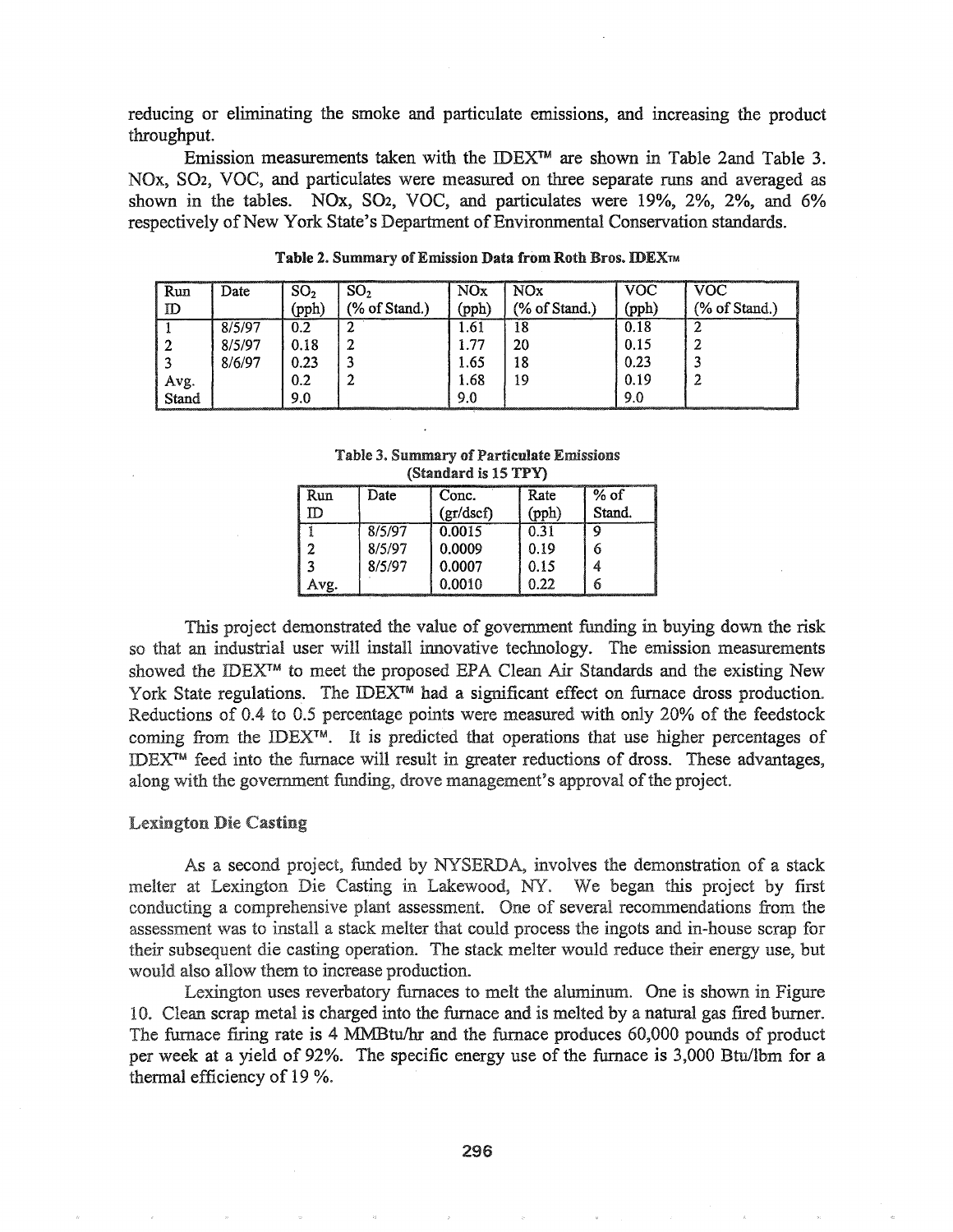

Figure 8. Charge Well After Feeding Scrap from a Conventional Dryer



Figure 9. Charge Well Using Feed from the IDEX



Figure 10. Lexington's Reverbatory Furnace

Table 4 shows the energy use break-out for the furnace. Most of the energy is lost in the flue gases. This is not surprising, since the furnace transfers heat to the load radiatively, rather than convectively, requiring a high gas temperature. The exiting flue gas temperature is 2200 F, typical of reverbatory furnaces.

|                                | Specific Fuel Use<br>(Btu/lbm) | '%`   |
|--------------------------------|--------------------------------|-------|
| Heat into scrap                | 560                            | 19%   |
| Heat into Flue gases           | 1,562                          | 52%   |
| <b>Wall and Holding losses</b> | 878                            | 29%   |
| lTotal                         | 3,000                          | 100%I |

Table 4. Energy Use Break-Out of a Typical Reverbatory Furnace

An innovative Stack Melter has been installed for demonstration at Lexington as shown schematically in Figure 11. A photograph is shown in Figure 12. In this concept, a 3 foot diameter refractory tube, 7 feet high is used. Scrap aluminum, mostly ingots but also inhouse scrap, is fed to the top of the melter and pile to the level shown. A burner fires through the charge, which melts the lower portion and preheats the upper portion. As the lower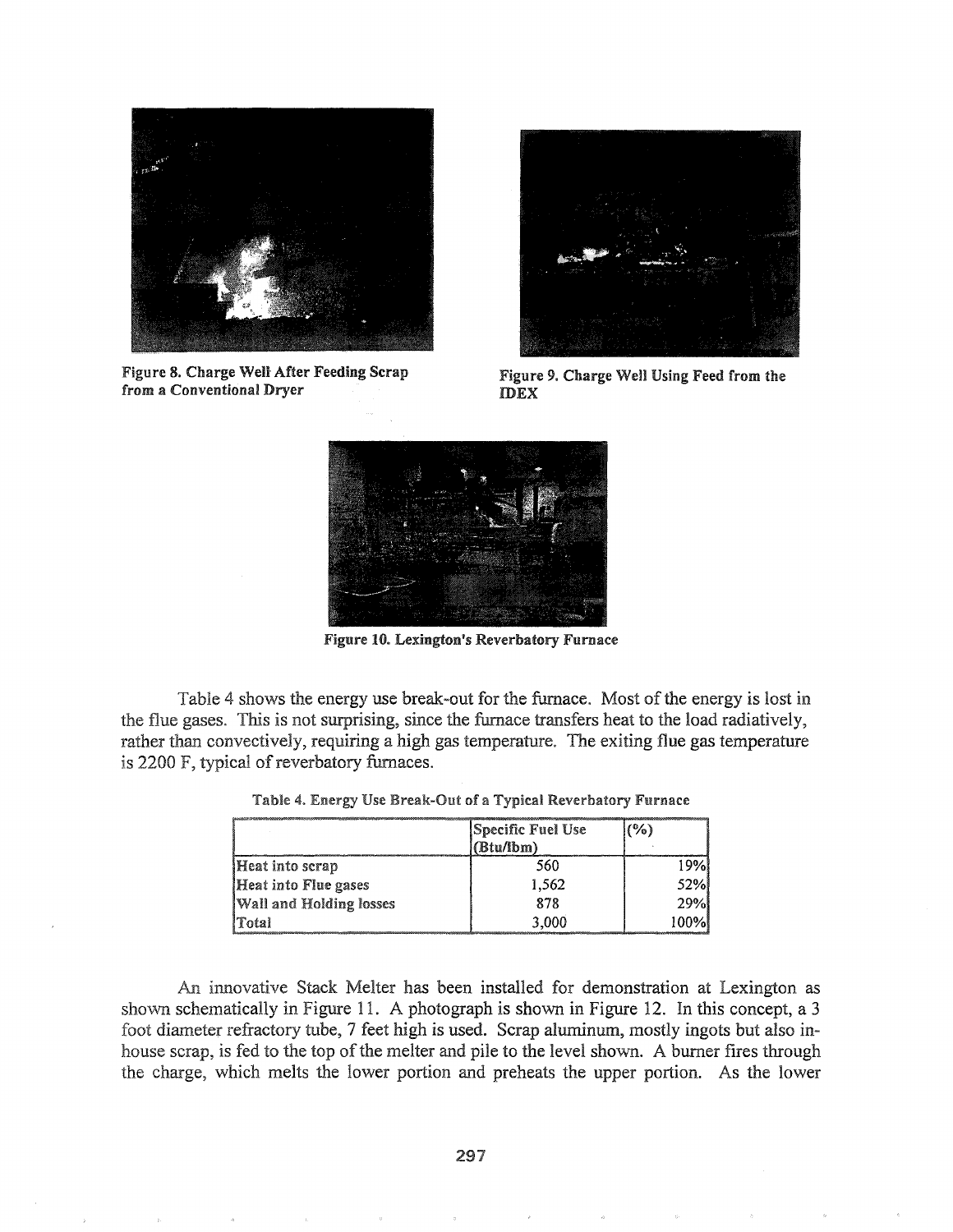portion is melted, it is drawn out and the upper preheated charge falls to a lower level where it in turn melts.

The throughput is 2500 pounds per hour at a burner firing rate of 4 MMBtu/hr, yielding a maximum specific energy use of 1,600 Btu/Ibm. Measurements show the actual energy use to be about 1250 Btu/Ibm. Compared to a conventional furnace of 3,000 Btu/Ibm, this results in a 58% energy savings. This energy savings is brought about primarily because the flue gases preheat the charge and the gas temperature is dropped to under lOOOF.



Figure 11. Stack Melter



Figure 12. Stack Melter Installed at Lexington

The Stack Melter is situated between two furnaces which are now used as holding furnaces. The Stack Melter can be rotated between each of the furnaces allowing it to feed either one. This provides an operational advantage to Lexington, since they can process several alloys through the Stack Melter, and can allow one reverbatory furnace to idle and still maintain the Stack Melter's production as it feeds the alternate furnace.

During shakedown testing, the Stack Melter was operated at high fire and NO<sub>x</sub> measurements were taken, as shown in Table 5. A portable North American analyzer was used. The NO, averaged over 5 test runs, was 8.2 ppm at 3% O2 and that of CO was 5.4 ppm at 3%

|                        | Run<br>#1 | Run<br>#2 | Run<br>#3 | Run<br>#4 | Run<br>#5 |
|------------------------|-----------|-----------|-----------|-----------|-----------|
| NO                     |           | 8         | 8         | 6         | 6         |
| (ppm)                  |           |           |           |           |           |
| CO                     | 2         | 14        |           | 12        | 2         |
| (ppm)                  |           |           |           |           |           |
| $O2(\%)$               | 10.3      | 0.2       | 1.9       | 1.5       | 1.8       |
| CO@                    | 3         | 12        | o         |           |           |
| $3\%$ $\overline{O_2}$ |           |           |           |           |           |
| $\rm NO$ $\oslash$     | 18        | 6         |           | 5         | 5         |
| $3\%$ $O2$             |           |           |           |           |           |

|  | Table 5. Emission Measurements |
|--|--------------------------------|
|--|--------------------------------|

This demonstration also showed the power of government funding to overcome the risk aversion of plant managers. The energy use of the Stack Melter was only 1,250 Btu/lbm. This results in an energy reduction of 48 % compared to conventional furnaces, or 11,732